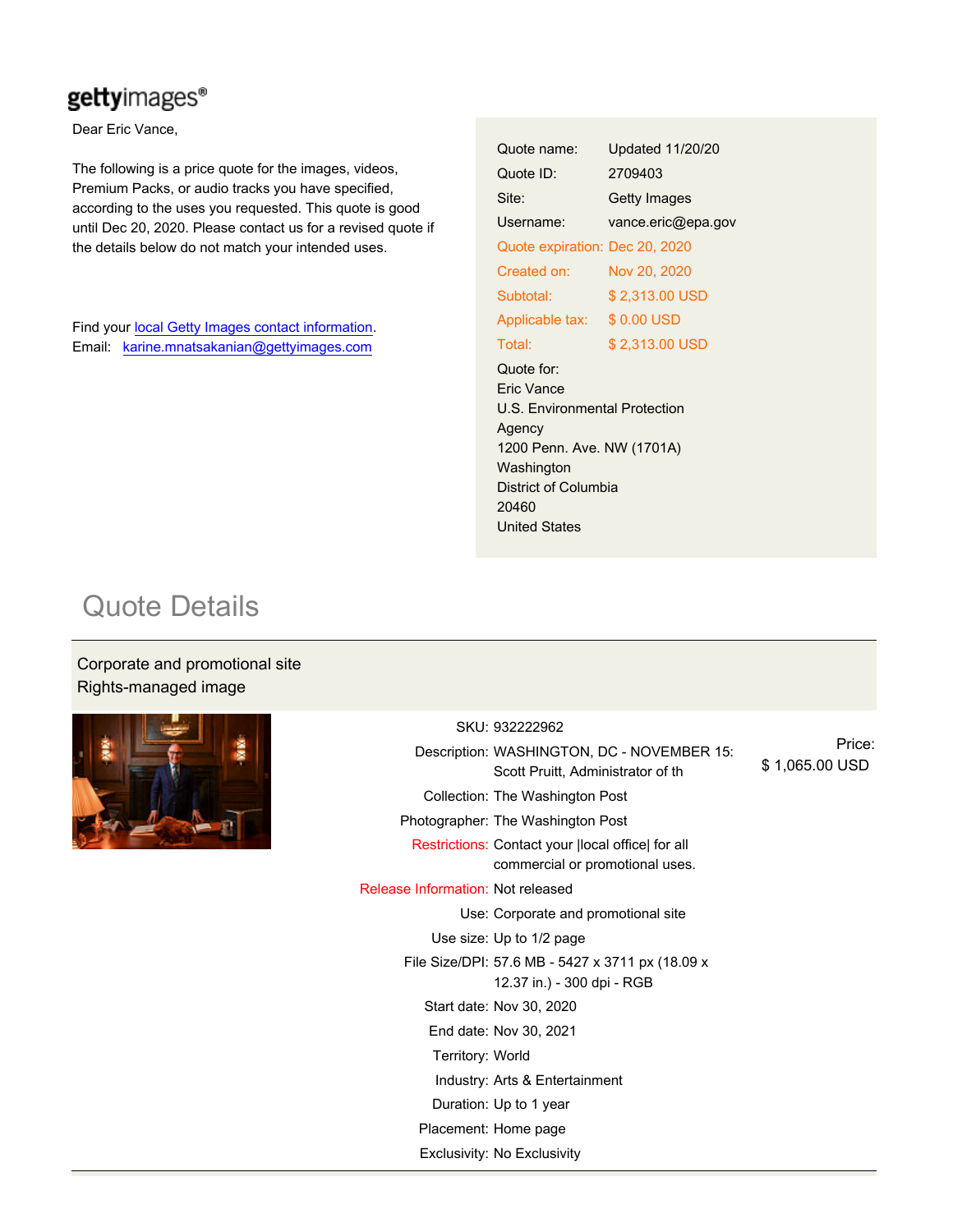### Nonprofit and museum - Display Rights-managed image



SKU: 932222962

Description: WASHINGTON, DC - NOVEMBER 15: Scott Pruitt, Administrator of th Collection: The Washington Post Photographer: The Washington Post Restrictions: Contact your |local office| for all commercial or promotional uses. Release Information: Not released Use: Nonprofit and museum - Display Use size: Mural (larger than 16" x 20") File Size/DPI: 57.6 MB - 5427 x 3711 px (18.09 x 12.37 in.) - 300 dpi - RGB Total insertions: In-context display on web Start date: Nov 30, 2020 End date: Nov 30, 2040 Territory: World Industry: Arts & Entertainment Duration: Up to 20 years Distribution: 1 location Placement: Background or filler Exclusivity: No Exclusivity Notes: Perpetual Distribution Price: \$ 780.00 USD

#### Social Media Rights-managed image



#### SKU: 932222962

|                                   | Description: WASHINGTON, DC - NOVEMBER 15:<br>Scott Pruitt, Administrator of th      | Price:<br>\$468.00 USD |
|-----------------------------------|--------------------------------------------------------------------------------------|------------------------|
|                                   | Collection: The Washington Post                                                      |                        |
|                                   | Photographer: The Washington Post                                                    |                        |
|                                   | Restrictions: Contact your  local office  for all<br>commercial or promotional uses. |                        |
| Release Information: Not released |                                                                                      |                        |
|                                   | Use: Social Media                                                                    |                        |
|                                   | File Size/DPI: 57.6 MB - 5427 x 3711 px (18.09 x<br>12.37 in.) - 300 dpi - RGB       |                        |
|                                   | Circulation: Over 1 million followers                                                |                        |
|                                   | Start date: Nov 30, 2020                                                             |                        |
|                                   | End date: Nov 30, 2021                                                               |                        |
| Territory: World                  |                                                                                      |                        |
|                                   | Industry: Arts & Entertainment                                                       |                        |
|                                   | Duration: Up to 1 year                                                               |                        |
|                                   | Exclusivity: No Exclusivity                                                          |                        |
|                                   |                                                                                      |                        |